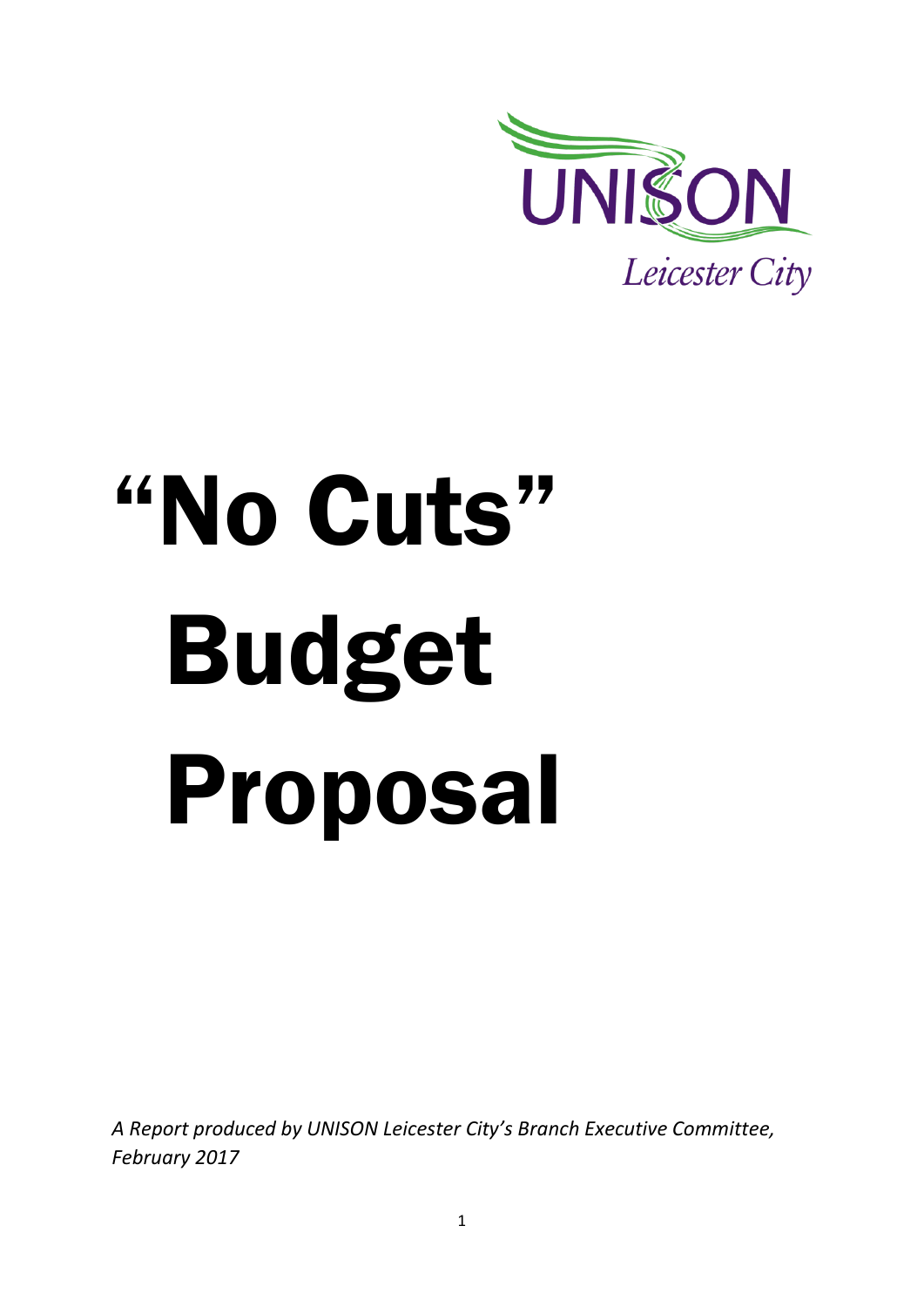#### *Cuts Are Unacceptable*

*As a democratic union that comprises over 1.3 million members, UNISON are determined opponents of the Government's austerity measures. What cannot be in doubt is that there is no credible evidence that forcing the working poor to pay for a financial crisis caused by greedy bankers will solve any of society's problems. So, although we are the fifth richest country in the world, the government is overseeing catastrophic attacks on the very idea of public services. This is not to mention the antidemocratic attacks on trade union rights that were enshrined in the Trade Union Bill.*

*In May 2015 UNISON released their Austerity Audit, which demonstrated that 37% has been cut from the budget of councils across England since May 2010, or losses in monetary terms of £12.5 billion. At the same time, the report noted, local authorities are "being handed extra responsibilities but without the funds to pay for them." Just focusing on the national effects of cuts on the elderly, the Audit pointed out how over the last five years the number of older people receiving home care has fallen by 32%; day care places have plummeted by 66.9%; the number receiving meals on wheels has plunged by 64%; and spending on day care has fallen by 30%.*

*Other local NHS reports have also demonstrated how life expectancy for Leicester residents is already below the national average, and the health gap between affluent and more deprived areas within the city is significant. In concrete terms, there can be a difference of more than nine years life expectancy across our city. Further cuts to Council funding will only intensify such health inequalities. It is for such reasons that UNISON Leicester City's Branch Secretary, Gary Garner, wrote to City Mayor Sir Peter Soulsby and the Labour Group in May 2015 to demand a commensurate political response. "It is not good enough to simply*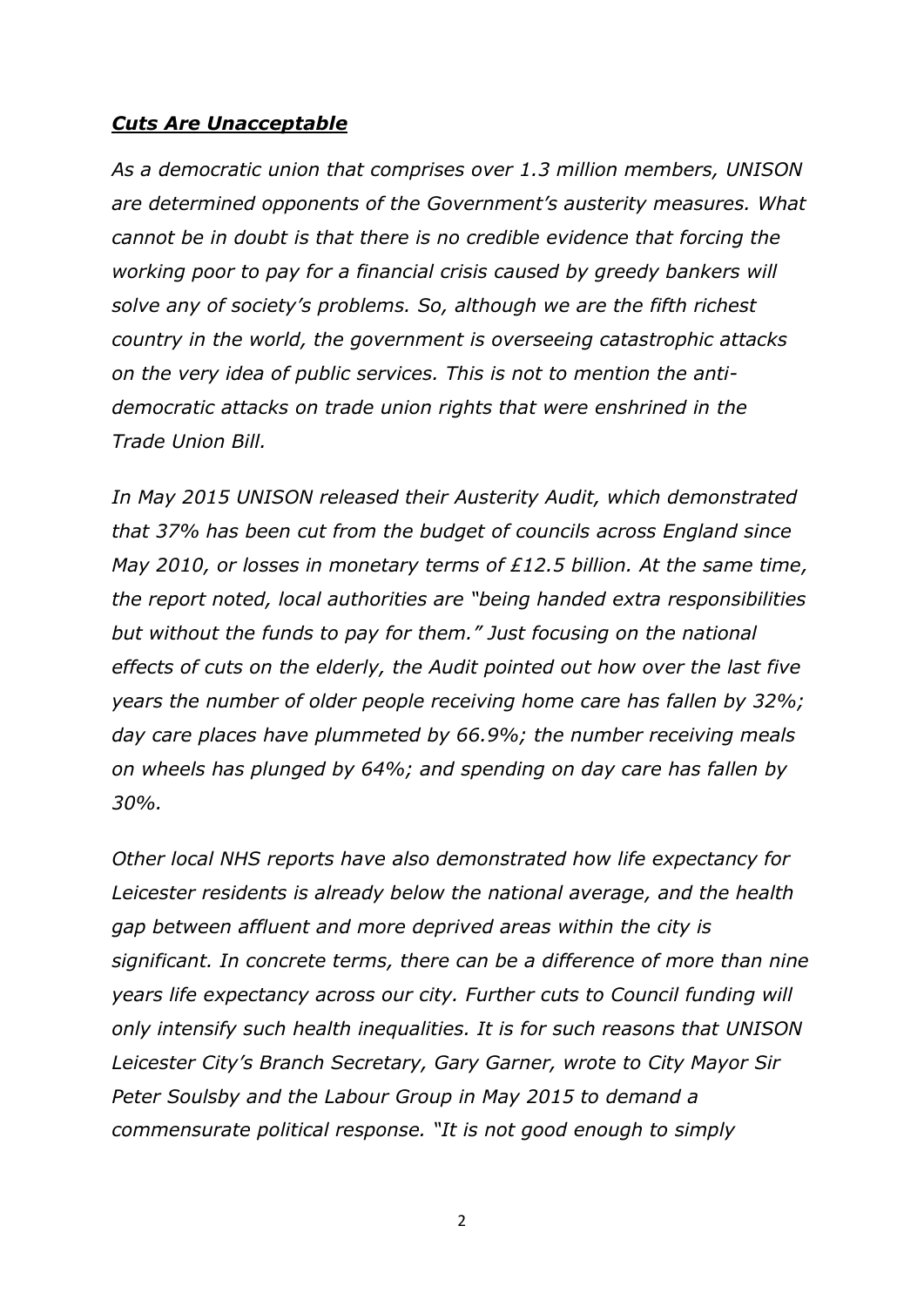*announce cuts to services and jobs and blame the Tories," Gary said, "our members and the citizens of Leicester expect more."*

*Yet so far, in the face of this all-out attack upon the people of Leicester, our city's Labour-run Council (with Labour holding 52 of the 54 available ward seats) continue to blame the Tories and then carry through cuts. In the Council's latest "draft" Budget they, therefore, propose to cut the Council's annual budget by a further £24 million by 2019/20, although they say more cuts will have to be found to enable £41 million to be cut!*

*UNISON members and the citizens of Leicester expect and deserve more from our Labour Council. As profits for the Conservative's corporate friends steadily climb as a result of handy tax breaks, even reports produced by the Tories themselves have demonstrated that low-income working families will be left £2,500 worse off by 2020.*

*More people are in debt than ever before, more and more food banks are being set up in Leicester, and tens of thousands of children are growing up in poverty.*

*If we just considered the direct employees of the City Council: since 2011 between 900 and 1,000 council posts have been made redundant, and presently the Council are attacking the pay and conditions of their remaining workers. Moreover, early last year the City Mayor had already "indicated a further 700 jobs would be axed from a remaining workforce of 7,000 excluding school staff" (February 18, Leicester Mercury).* 

*So while the Local Authority has so far avoided making significant compulsory redundancies, even the voluntary redundancies have been to the detriment of the health and wellbeing our members and other employees who remain in work. Our members and other council employees are working harder for less. On top of this our members and other employees have the real fear of losing their jobs if councillors vote for cuts.*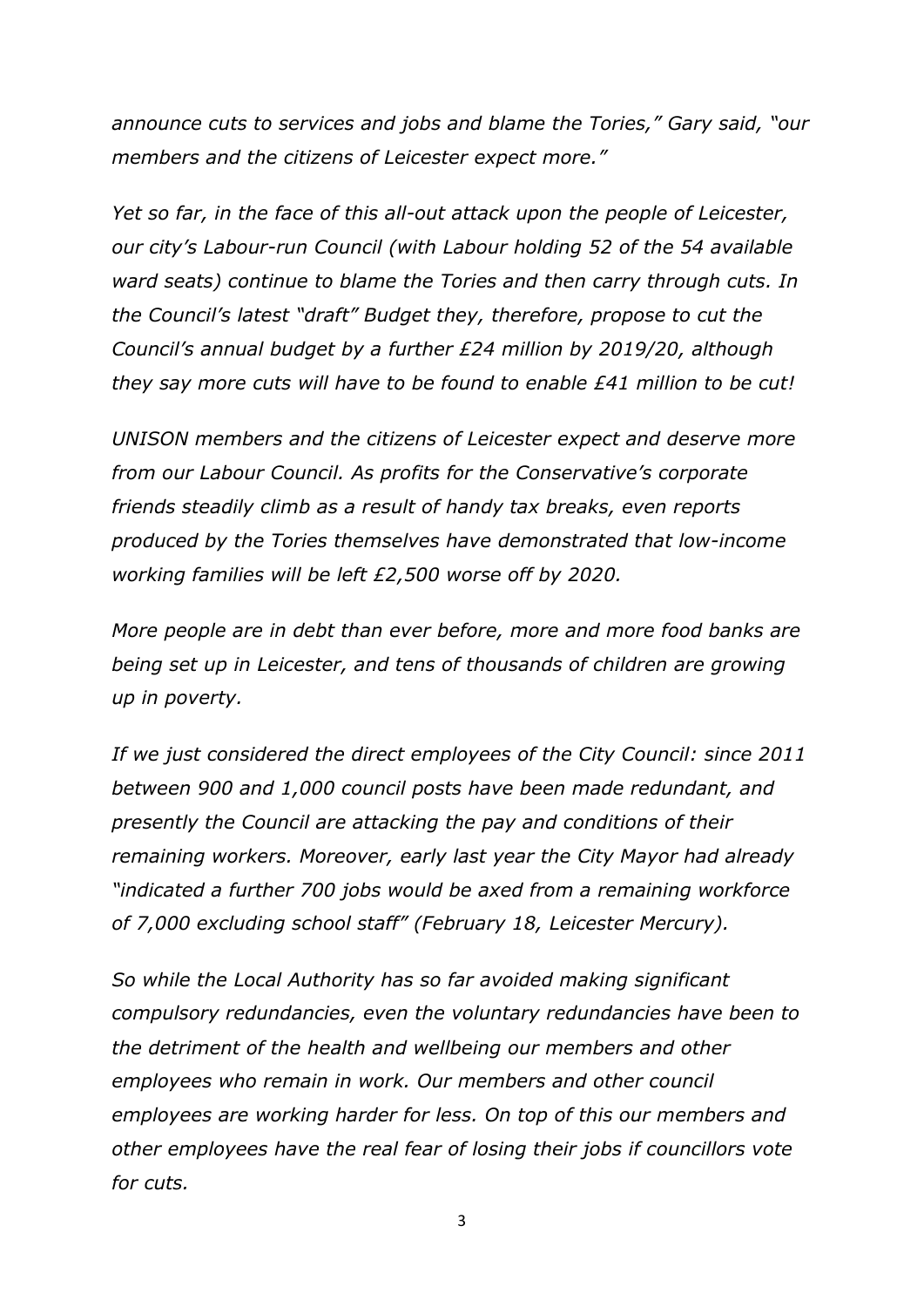*This simply cannot continue, As Gary Garner has made clear in the local newspaper last December: "We all know the Tories are to blame but it is a Labour council that is attacking the terms and conditions of our members. It is a Labour council making our members redundant and decimating services and we know there is more coming." Gary added: "The City Mayor keeps talking about slowing the pace of the cuts but however quickly you do it you end up in the same place - with important services wrecked and abandoned."* 

*This is why UNISON City Branch, which represents thousands of public sector workers across Leicester, is now calling upon Leicester City Council to do everything in their power to stop ongoing Tory cuts. Tory cuts are have a major negative impact on services, jobs and quality of life for people living in Leicester and something must be done.*

# *Working Together: Uniting Against Cuts*

*UNISON are proud of the financial and political support that our members provide to the Labour Party, and in recognition of this support we believe that elected Labour councillors should, when they have the opportunity, do their best to support the livelihoods of their electorate (which includes many of our members).* 

*At present the best way in which the local Labour Group can support the people of Leicester is to refuse to carry through further Tory cuts by setting a legal "no cuts" budget for the duration of the next three years.* 

*If Labour wants to show to the people of Leicester that they are better than the Tories, then they should do everything in their power to prevent further attacks on our city. If Leicester's Labour Council choose to fight Tory cuts they can be assured that they will have the full support of UNISON Leicester City Branch, and no doubt that of the rest of the city's many trade unionists. This will enable us to work together, not against one another, in building the necessary grassroots movement which can*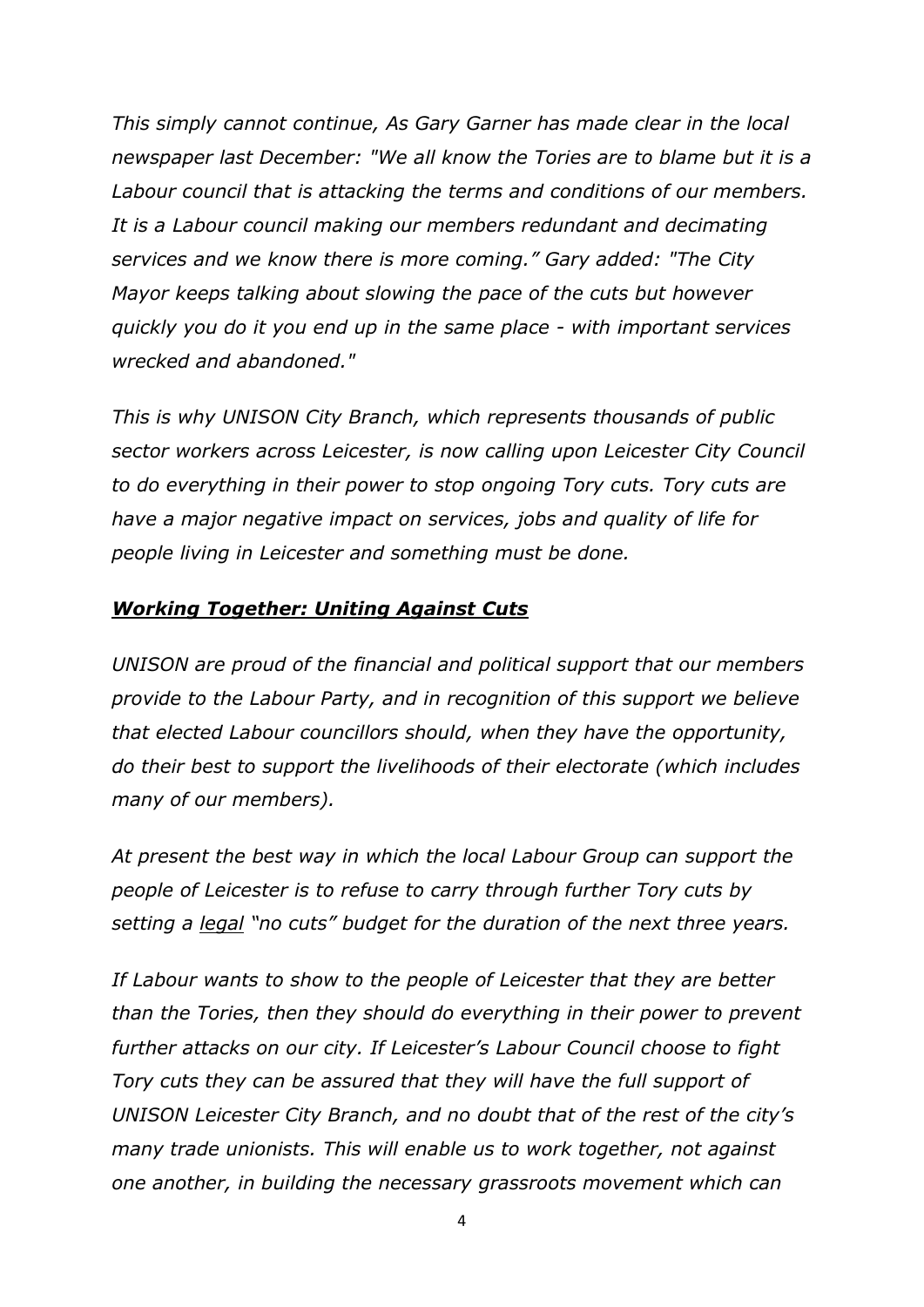*only serve to help to bring a Labour government to power (sooner rather than later).*

*Unfortunately, so far, because Leicester's Labour Group have chosen (albeit reluctantly) to carry through the Tories cuts, they are seen by the public and their employees to be the politicians at fault who are cutting vital public services.*

*On this score, Labour should be honest about what they are doing, they are not making "savings," they are making "cuts." In their latest draft Budget they mention the so-called "savings" they hope to make at least 40 times. But let us be clear about this, what the Council are proposing are cuts. Cuts to the very jobs and services that allow Leicester to care for some of our most vulnerable residents, whether they be the young, the elderly, or the ill.* 

*If Leicester City Council implements the planned £41 million annual cuts over the next three years, this will seriously erode services to a point where they will no longer be viable or they will be lost. If these cuts are implemented and continue at the current rate, Leicester City will become a purchaser of services from the private/third sector or will have outsourced services. This will bring to an end the idea of the local authority being a provider of services in-house that are accountable to the public through the ballot box.* 

*With ongoing reductions in the size of the public sector, the question has to be asked: how long can a smaller workforce continue to do the work carried out by many more in the past? Already stress is the biggest single cause of sickness absence, and this seems only likely to get worse in the future. Further cuts will only create a more unequal and more poverty stricken city.*

*The terminal threat presently facing the Labour movement and the very idea of public services cannot be understated. As a report in The Observer*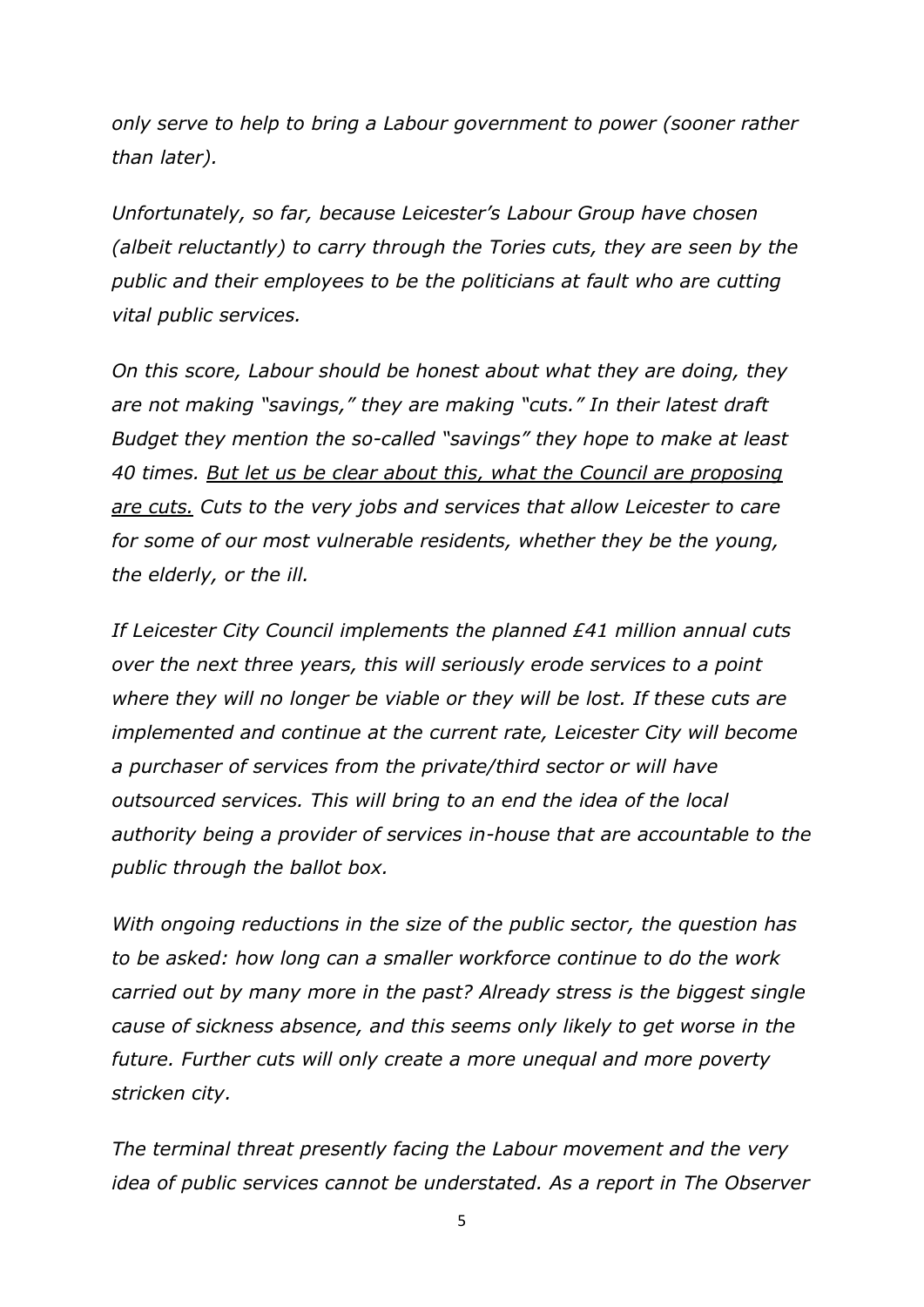*[\(February 5\)](https://www.theguardian.com/society/2017/feb/05/social-care-council-tax-communities-bill-blame-government) recently surmised: "The local government finance bill, currently in committee stage in the Commons, abolishes the annual local government finance settlement, which is approved by Parliament every year."* 

Let there be no doubt, by removing the Revenue Support Grant, the *Tories are planning to destroy effective local government. Leicester City Council is well aware of this plan, and in their draft Budget acknowledge that their "government grant has fallen, on a like for like basis, from £289m in 2010/11 to £174m in 2017/18; and is projected to fall further, to £166m by 2019/20." Such cuts are merely the start, not the end of the matter, if such Tory attacks are not resisted in actions not just words.* 

# *Time to Make a Stand*

*Surely no councillor can be satisfied with the present state of affairs where they are seen to be voting to carry through Tory austerity? But as far as the government are concerned the most desirable position for them is having Labour councils act as their agents in imposing cuts on local communities.* 

*To bring a swift end to this problematic state of affairs, Leicester City Council should stop hiding behind their council officers and stop repeating the mantra that a "no cuts" budget is illegal – this is not the case. They should be telling council officers what to do and instruct them to implement a "no cuts" budget that would protect jobs and services for at least the next three years.* 

*Sir Peter Soulsby has made a variety of excuses for why his Council will not, and apparently cannot, fight the cuts. One of his most regularly cited excuses relates to the threat of Government Commissioners being sent in to take over any Council who defy the government. But let's be realistic about this risk, it only applies to Councils that set illegal budgets, which is not what is being suggested here.*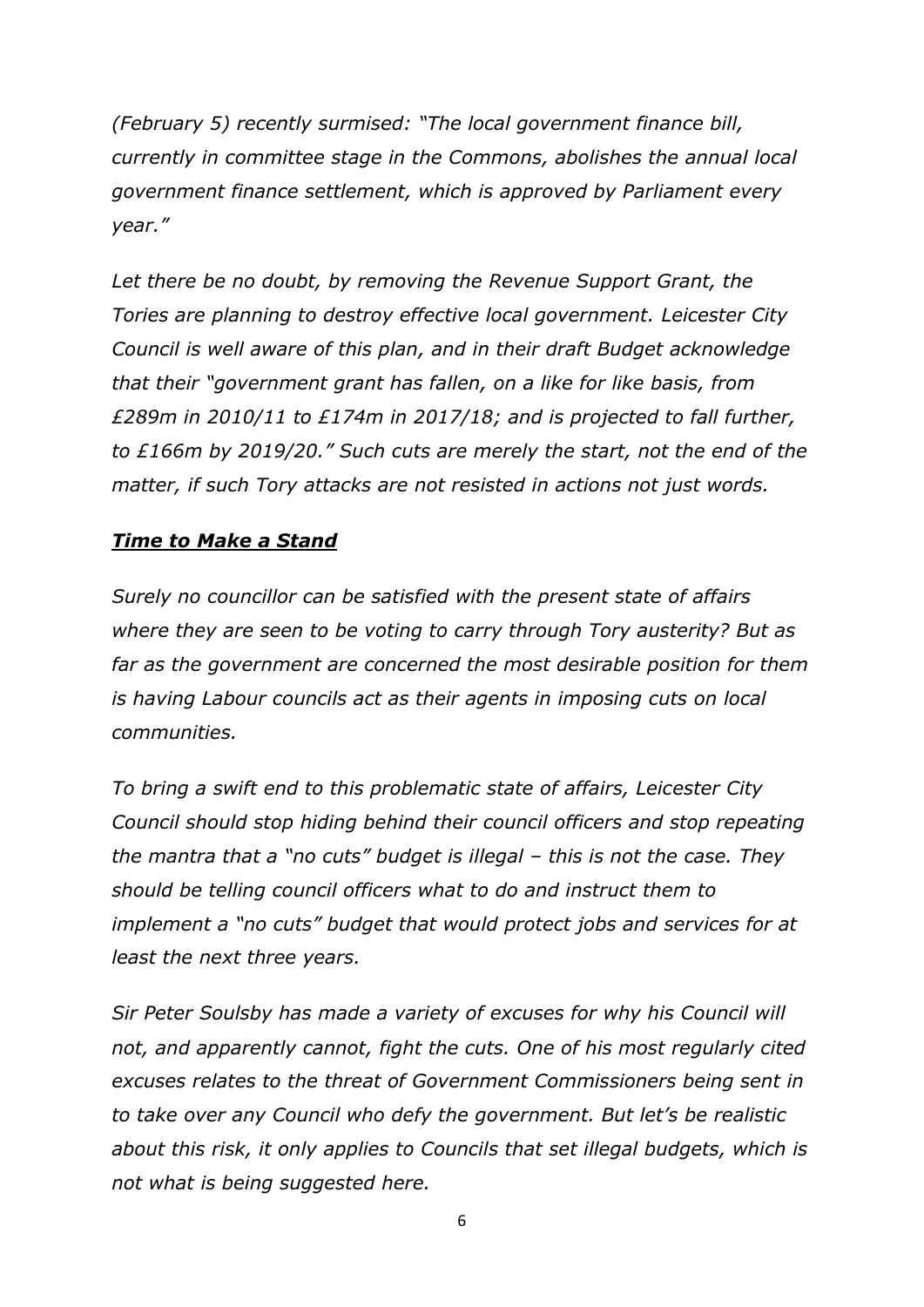*Councillors should call upon other Local Authorities to join them in refusing to vote for cuts and build an opposition along with the trade unions and community organisations that can defeat the cuts. This is entirely possible, but it would take an effort to build. Leicester UNISON City branch would support any councillor all the way if they adopted this fighting stance of taking the side of employees, trade union members and the people of Leicester against the cuts.*

## *UNISON City Branch's "No Cuts" Budget Proposal*

*We call on the City Mayor, his Executive Team, and for all other city councillors, to instruct council officers to provide the figures to enable a "no cuts" budget to be set. UNISON's proposal would more than fill the £41 million shortfall in funding and, therefore, abrogates the need for any cuts or the need to increase the Council Tax over the rate of inflation or the need for any increased charges, etc.* 

*In proposing this "no cuts" budget we acknowledge that this would be a one-off budget that could not be repeated in three years' time as the monies will not be available to use then. We advocate this budget as an emergency measure for an emergency situation. We believe it is critical that the Labour City Council acts alongside UNISON in fighting to defend all jobs and services. The budget we are proposing will give the councillors time to build and mobilise a mass campaign to stop the cuts. We call upon all present councillors to vote against cuts and implement a "no cuts" budget. For three examples of how this can be achieved, see below.*

# *Spending General Reserves*

*Councillors should, for a start, work out ways to free up money presently stowed away in the Leicester City Council's "Usable Reserves" so they can commit to using it to prevent further cuts. Such a course of action seems not to pose any serious problems when areas overspend their budgets.*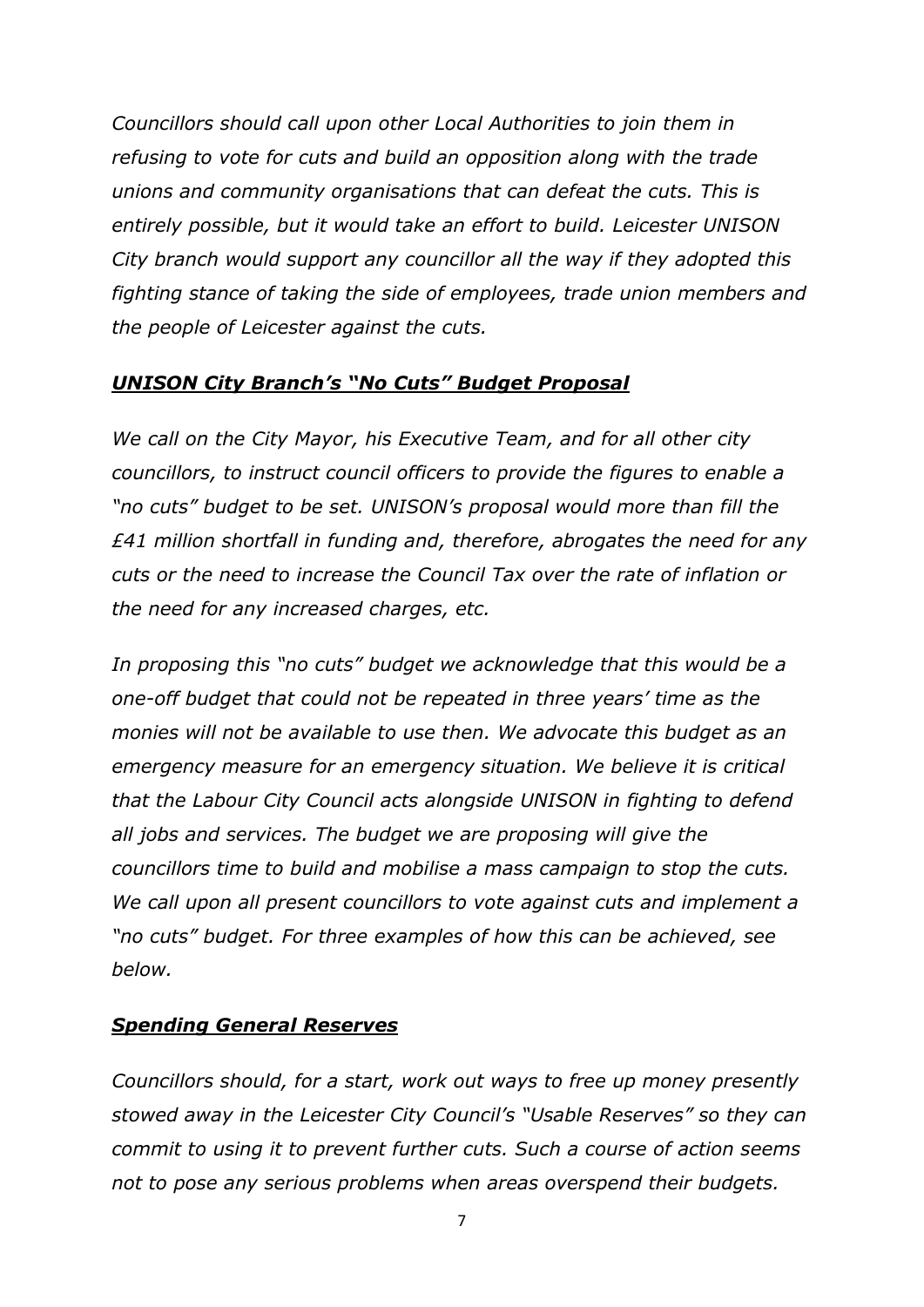*When Adult Social Care overspent their budget by £3.5 million this gap "was covered by corporate contingency funds."* 

*At present the Council has £40.9 million in their "Managed Reserves" fund, which they say "will start to be used from 2016/17 onwards." The Council describes this defeatist "Managed Reserves Strategy" as a means of buying "time to implement future reductions in a planned way." This strategy, of course, does not free up nearly enough money to prevent cuts to services that gather apace by the day. So where should additional money come from?*

*Well to start with we should recognise that whilst the "total authority reserve" funds for Leicester are £1.45 billion (as of 31 March 2016), most of this money cannot be used to oppose service cuts. This is because most of this money is legally ring-fenced for funding projects like building schools or for covering pensions, etc. Importantly, the level of reserves that are maintained by the Council is a political decision. Thus a recent parliamentary briefing paper ("[Local government in England: capital](https://www.google.co.uk/url?sa=t&rct=j&q=&esrc=s&source=web&cd=4&cad=rja&uact=8&ved=0ahUKEwi_49Ch-oXQAhVoD8AKHdMOBYUQFggzMAM&url=http%3A%2F%2Fresearchbriefings.files.parliament.uk%2Fdocuments%2FSN05797%2FSN05797.pdf&usg=AFQjCNHDnT6-YgIxI6FpeN1yf4c1PJc6ig&bvm=bv.137132246,d.ZGg)  [finance](https://www.google.co.uk/url?sa=t&rct=j&q=&esrc=s&source=web&cd=4&cad=rja&uact=8&ved=0ahUKEwi_49Ch-oXQAhVoD8AKHdMOBYUQFggzMAM&url=http%3A%2F%2Fresearchbriefings.files.parliament.uk%2Fdocuments%2FSN05797%2FSN05797.pdf&usg=AFQjCNHDnT6-YgIxI6FpeN1yf4c1PJc6ig&bvm=bv.137132246,d.ZGg)") explains:*

*"Under section 32 of the Local Government Finance Act 1992, local authorities are required to maintain an appropriate level of reserve funding. As with prudential borrowing, the judgement as to an appropriate level of reserves lies with local authorities: there is no formula to arrive at the 'correct' level."*

*Leicester City Council's latest "Statement of Accounts" report (2015-16) highlights how the Council actually has enough money in their reserves to enable them to make no further service cuts for the next three years. Presently, the Council has £15 million of "unallocated general reserves", and £190 million of "earmarked [allocated] general reserves". Unallocated reserves can be used by the City Council to prevent service cuts, but it is important to recognise that most of the reserves categorised as*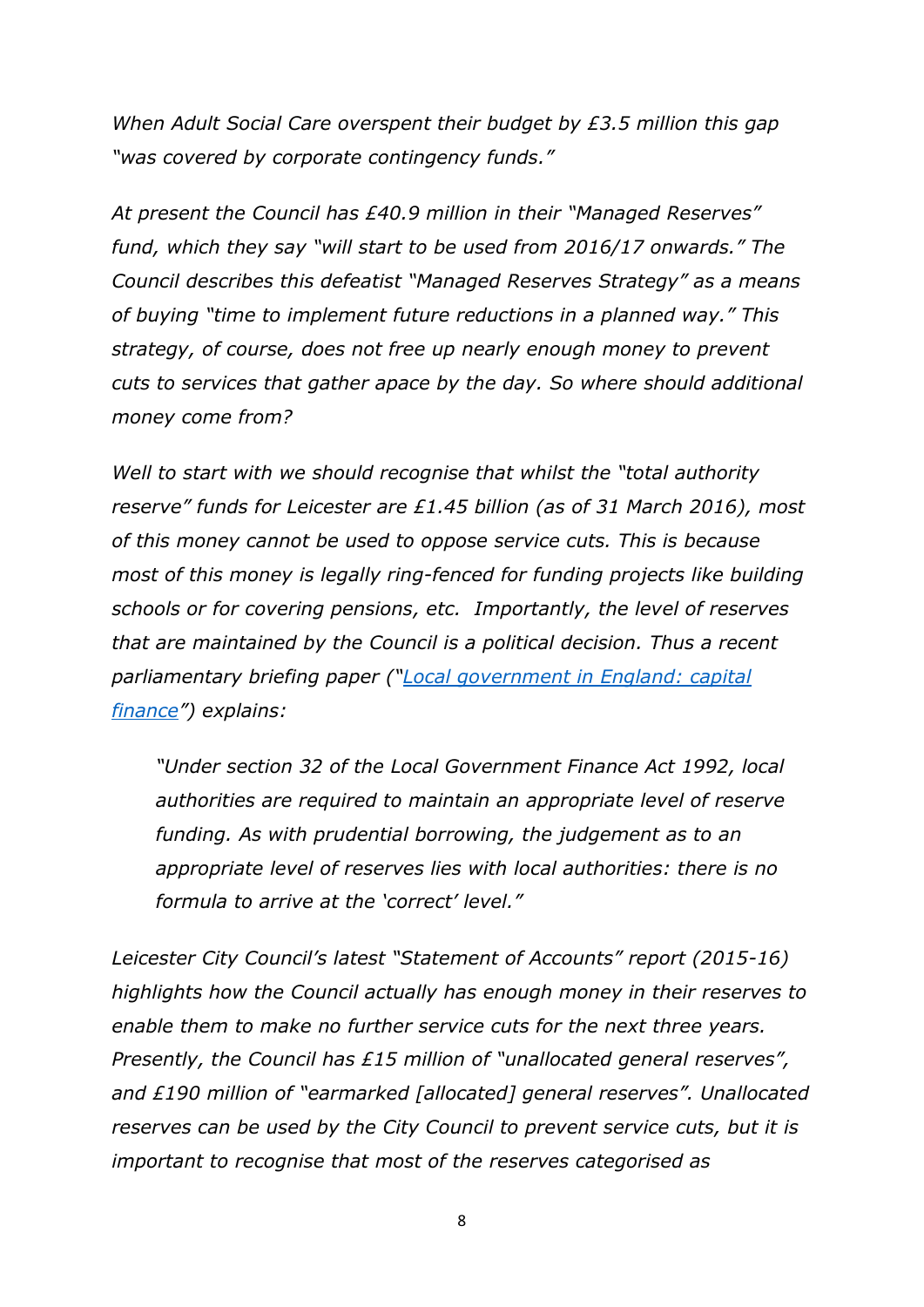*"earmarked" can also be used to buy the Council time in any potential fight against Tory cuts. Only one third (£63 million) of the £190 million of allocated general reserves is ring-fenced for projects associated with schools and the NHS, which the City Council is legally obligated to provide. The remainder of these reserves (£127 million) can legally be used to stop cuts.*

*That earmarked (allocated) reserves can be used is also confirmed by council officers' guidance which states that most Earmarked Reserves "may also be used on a short-term temporary basis for other purposes provided the funding is replaced in future years." (Source: Liverpool council budget document, 2013-17 Medium Term Financial Strategy, Section D. Working Balances and Earmarked Reserves, paragraph 14.1, 6 March 2013.) This is important as it means that we can ask that Labour councillors instruct the council's finance officers to investigate utilising a total of £142 million of our city's general reserves (£190 million minus £63 million plus £15 million) to temporarily stop cutbacks, in order to launch a mass campaign to win the money back from central government.*

*The Council continue to argue that their earmarked reserves are being retained to manage future unforeseen risks, but the current risk posed by needless cuts and austerity surely represents a colossal risk. This is why all available money in general reserves should be channelled into building a campaign against further cuts. This is needed right now: not when it is too late!*

## *Increasing Borrowing for Capital Projects*

*We call upon Leicester City Council to investigate borrowing millions from the Government to finance capital projects. The primary source for such loans is a body called the Public Works Loan Board (PWLB), and currently Leicester City Council has long-term loans from the PWLB that are worth*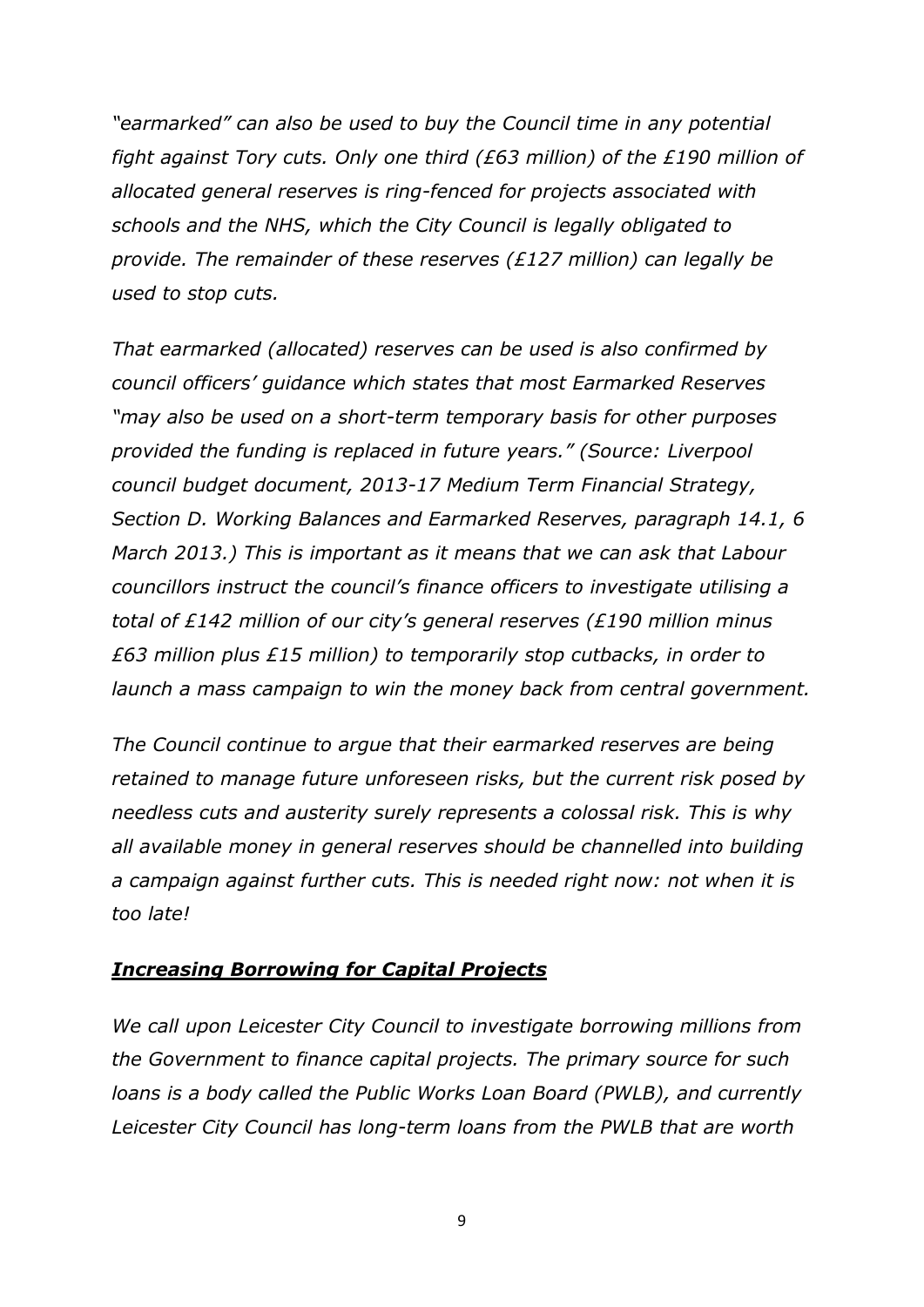*£136 million. On the issue of PWLB loans, Leicester's recent "Statement of Accounts" report points out:*

*"The Council has ready access to borrowing at favourable rates from the Public Works Loan Board and other local authorities, and at higher rates from banks and building societies. There is no perceived risk that the Council will be unable to raise finance to meet its commitments."*

*The parliamentary report, "Local Government in England: Capital Finance," makes it clear that PWLB funds can only be used to finance capital expenditure, that is, things like "new roads, school buildings, libraries or residential homes… Such expenditure implies that the object of expenditure has a long life: it is an asset." Nevertheless, these are all things that would benefit the people of Leicester, and investment in useful capital projects will help demonstrate to the voters that our Council is putting their interests before the need of big business.*

*In terms of determining how much any give Council can borrow from the PWLB: "Each authority must set a total borrowing limit for itself in accordance with the principles of the Prudential Code." Moreover, "There is some flexibility in exactly how individual local authorities set these limits. The Prudential Code does not prescribe formulae allowing the exact calculation of prudential limits, relying instead on the judgement of the local authority chief finance officer, and on 'generally accepted accounting practices'."*

*Unfortunately, since 2010 the government had consistently meddled with the nature of PWLB loans. Thus:*

*"In recent years, the PWLB has tended to offer an interest rate only 0.15-0.20% above the Government's borrowing costs, but in October 2010 this differential was raised to 1%. As a result, a number of larger local authorities began to investigate whether a bond issue*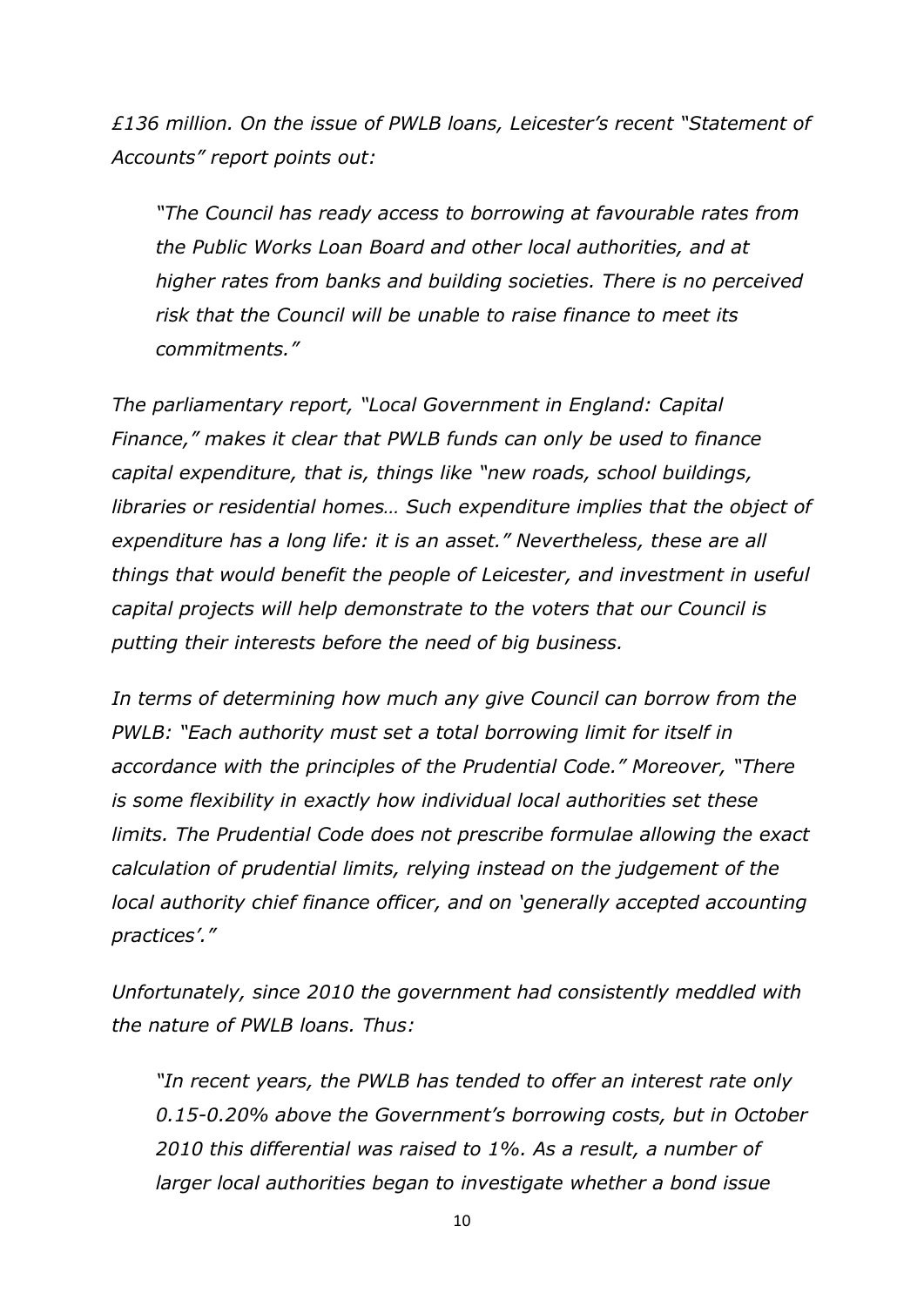*could achieve a more favourable interest rate. However, in the 2012 Budget, the Government introduced a discount for borrowing from the PWLB for local authorities which provided information requested on long-term borrowing and capital spending. This took the form of a new 'certainty rate', a discount from 1% to 0.80%, available from 1 November 2012. A further discount to 0.60% for borrowing regarding an infrastructure project nominated by a Local Enterprise Partnership was introduced in November 2013."*

*Since 2010, Government changes to PWLB provision was reported on only once in our local newspaper, the Leicester Mercury, in the article "Fears over loans after rates raised" (October 28, 2010). Furthermore, under the cover of reducing paper-work and bureaucracy, the Government is presently in the process of trying to abolish the PWLB altogether. Although similar capital loans will of course still be available, the loss of the PWLB would raise serious problems for local councils and so this abolition should be opposed.* 

# *Income generation*

*UNISON believe that to date insufficient consideration has been given to income generation but there are a number of avenues open to Leicester City Council to use its charging powers to generate income. Obviously we are not privy to what extent LCC currently uses income generation; however, below are some suggestions:*

- *Local Authorities (Goods and Services) Act 1970*
- *Environment Protection Act 1990 s45 (Commercial Waste)*
- *Local Government (Miscellaneous Provisions) Act 1976 s11 (Renewables), s19 (Leisure), s38 (Surplus Computer Capacity)*
- *Local Government Act 1972 s145 (Entertainments)*
- *Local Government Act 2003 s12 (Powers to Invest)*